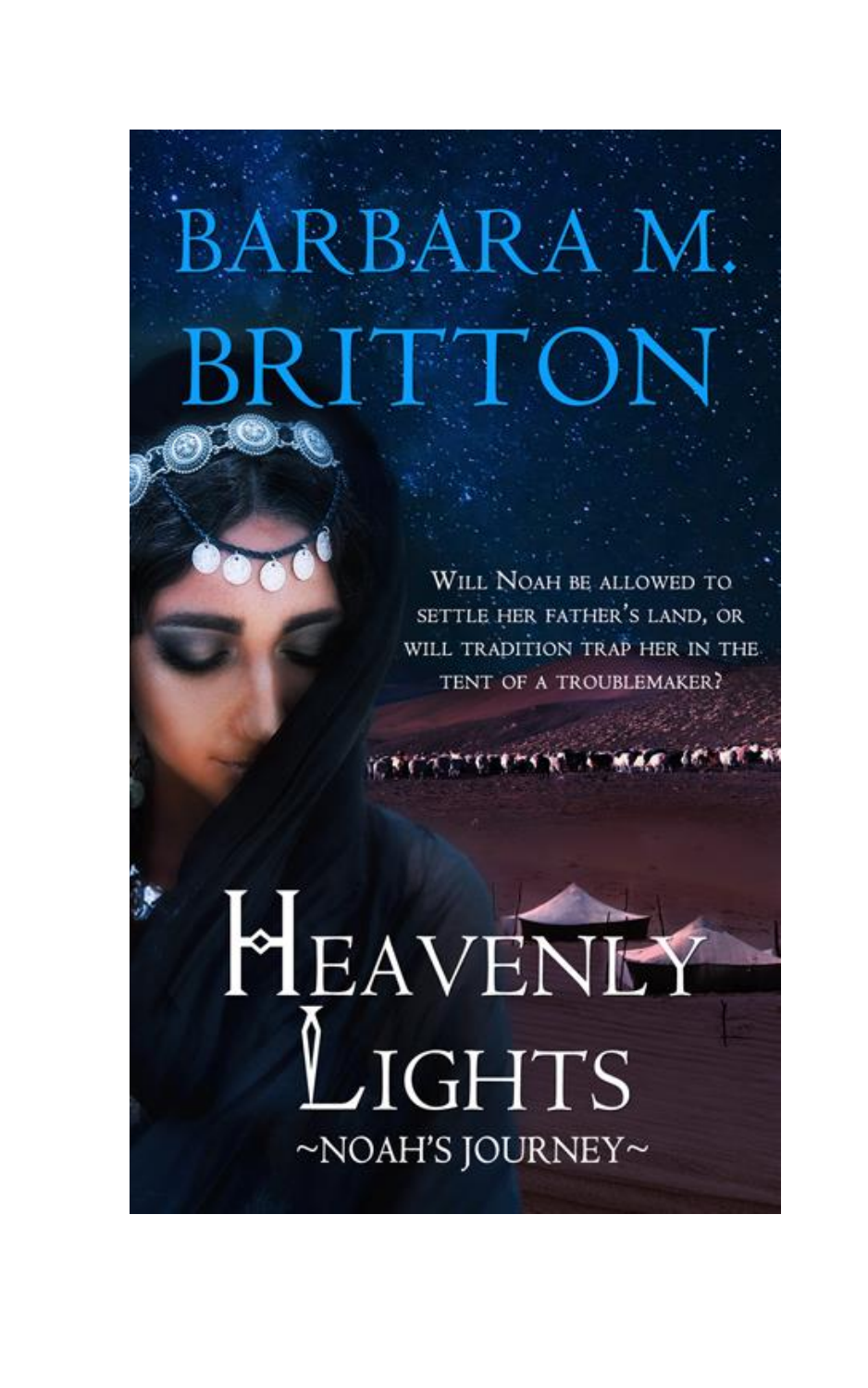## Heavenly Lights: Noah's Journey

Barbara M. Britton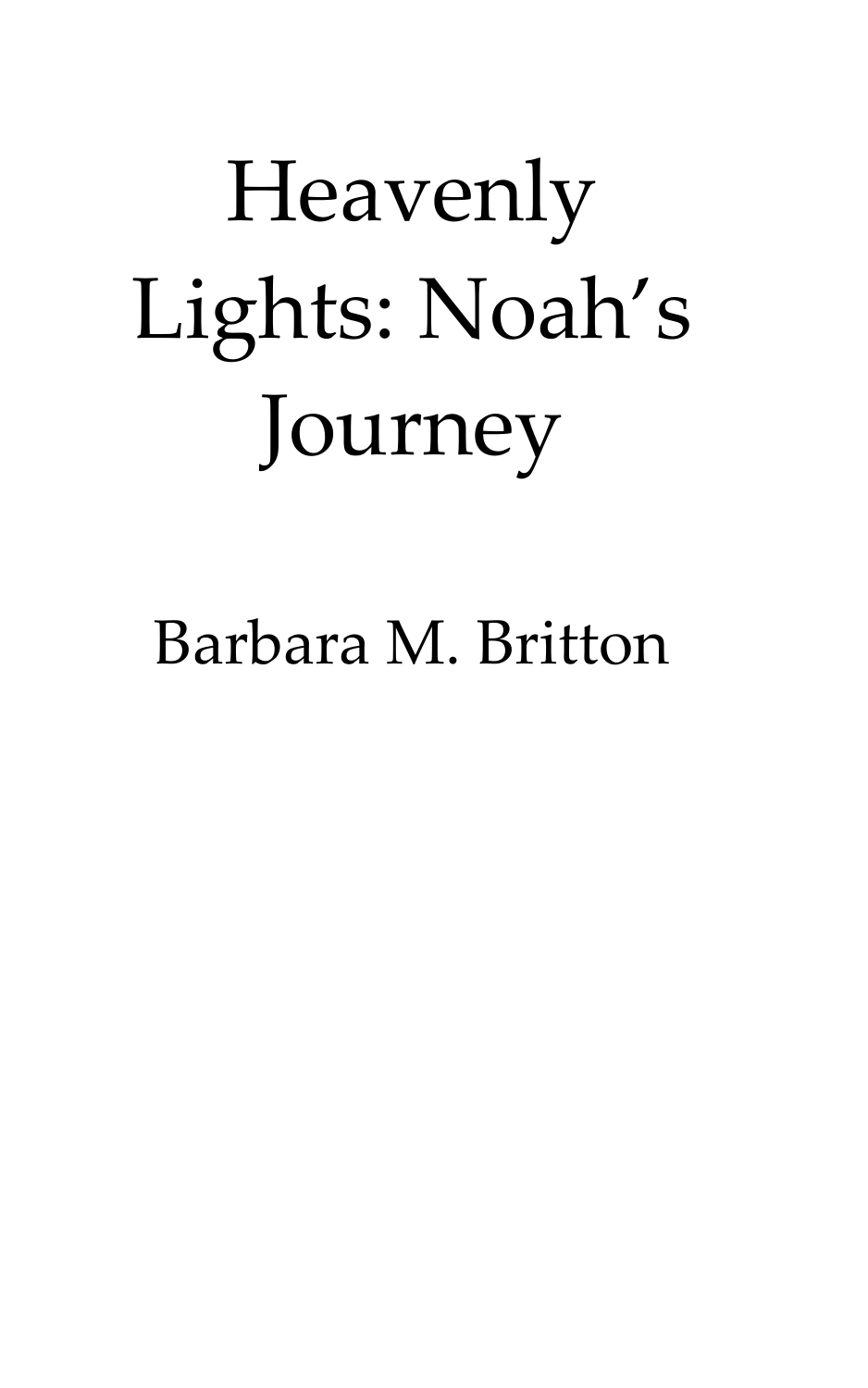This is a work of fiction. Names, characters, places, and incidents either are the product of the author's imagination or are used fictitiously, and any resemblance to actual persons living or dead, business establishments, events, or locales, is entirely coincidental.

#### **Heavenly Lights: Noah's Journey COPYRIGHT 2019 by Barbara M. Britton**

All rights reserved. No part of this book may be used or reproduced in any manner whatsoever without written permission of the author or Pelican Ventures, LLC except in the case of brief quotations embodied in critical articles or reviews.

eBook editions are licensed for your personal enjoyment only. eBooks may not be re-sold, copied or given away to other people. If you would like to share an eBook edition, please purchase an additional copy for each person you share it with.

Contact Information: titleadmin@pelicanbookgroup.com

All scripture quotations, unless otherwise indicated, are taken from the Holy Bible, New International Version<sup>(R),</sup> NIV<sup>(R),</sup> Copyright 1973, 1978, 1984, 2011 by Biblica, Inc.<sup>™</sup> Used by permission of Zondervan. All rights reserved worldwide. www.zondervan.com

Cover Art by *Nicola Martinez*

Harbourlight Books, a division of Pelican Ventures, LLC [www.pelicanbookgroup.com](http://www.pelicanbookgroup.com/) PO Box 1738 \*Aztec, NM \* 87410

Harbourlight Books sail and mast logo is a trademark of Pelican Ventures, LLC

Publishing History First Harbourlight Edition, 2020 Paperback Edition ISBN 978-1-5223-0255-1 Electronic Edition ISBN 978-1-5223-0249-0 **Published in the United States of America**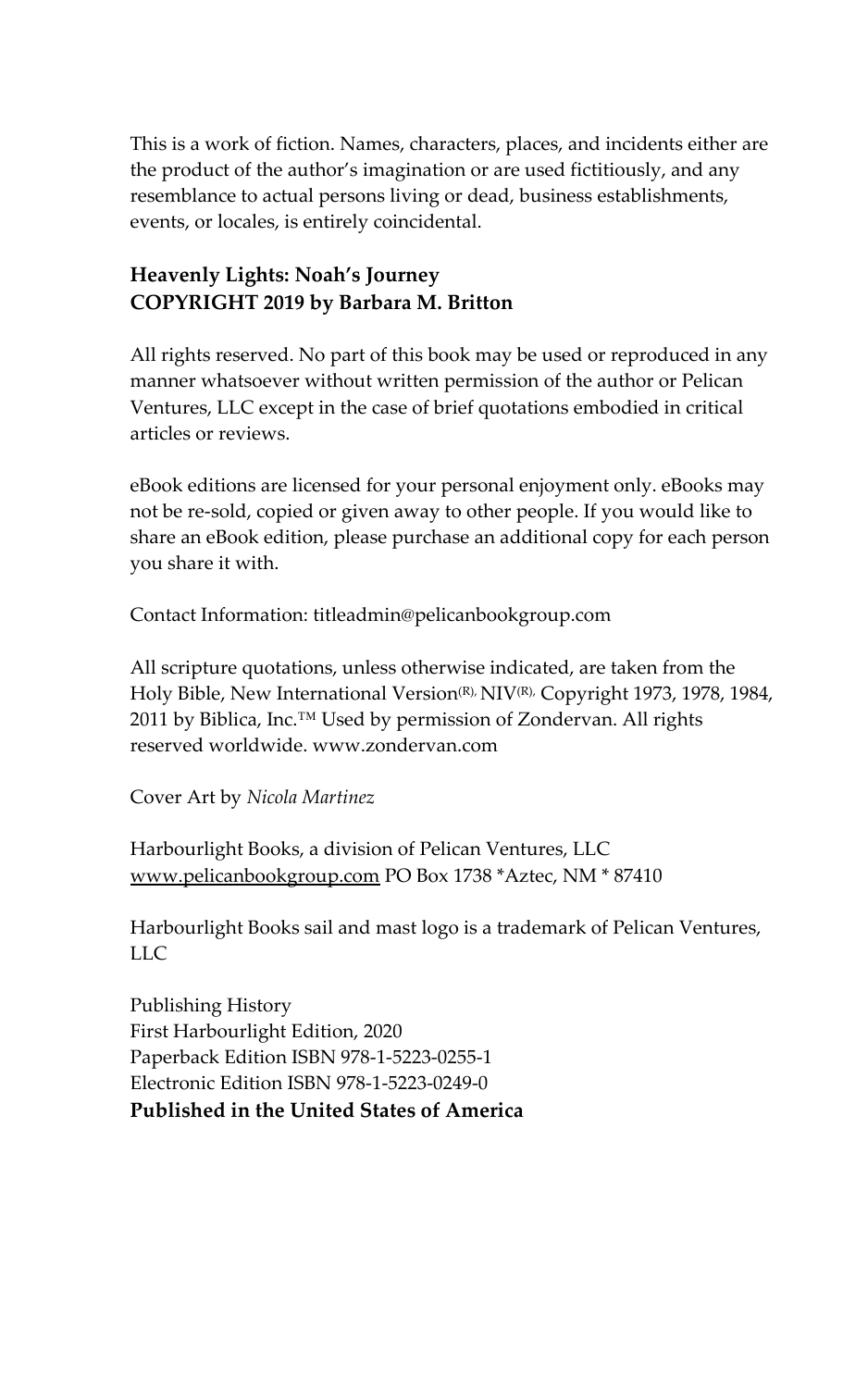#### *Dedication*

To all women who go forth with God.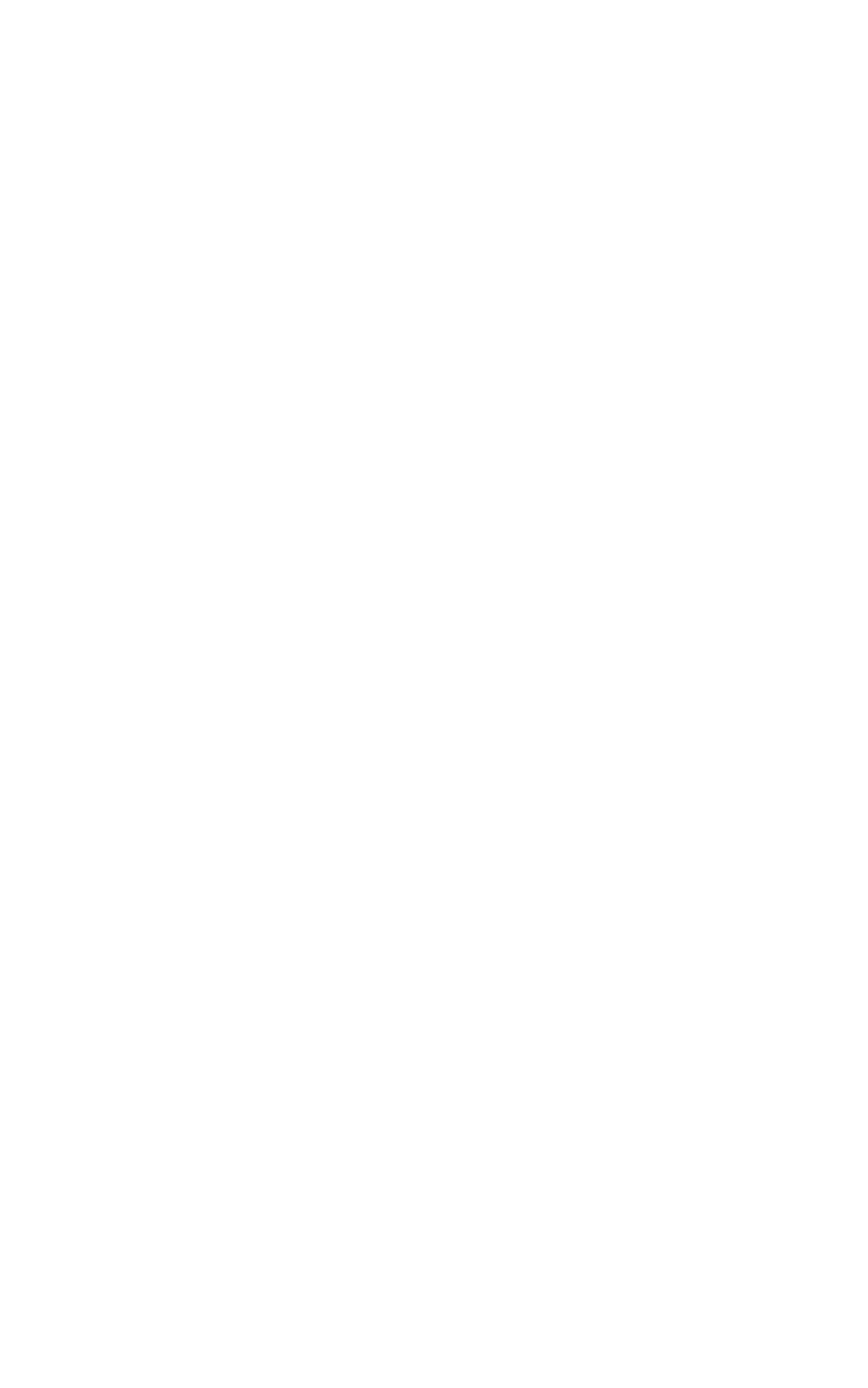#### *Acknowledgements*

This book would not have been possible without the help of so many people. My family has been the best cheering section throughout my publishing career. I am blessed to have their love, encouragement, and support.

A big thank you goes to my editor, Fay Lamb, who helped make the daughters of Zelophehad shine again. I am also blessed to have Nicola Martinez in my publishing corner. She has brought all my stories to light through her leadership at Pelican Book Group.

My critique partner Betsy Norman always makes me a better writer. Our Brainstorming group encourages me weekly. Thank you: Jill Bevers, Denise Cychosz, Sandy Goldsworthy, Molly Maka, Karen Miller, Sandee Turriff, and Christine Welman.

A big shout out to Sarah Duncan Sundquist and Molly Duncan for sharing their animal stories with me. Noah's sling and nest came from Sarah and Molly's livestock adventures.

The author communities of WisRWA, ACFW, RWA, SCBWI, and Pelican Book Group, have been a huge support in my writing career.

My church family has kept me going during good times and bad. What a blessing to have their loving support.

And last, but not least, The Lord God Almighty, for giving me the gift of creativity and breath each day to write these stories. I am a cancer survivor, and not a day goes by that I don't praise the Lord for his healing. To God be the glory.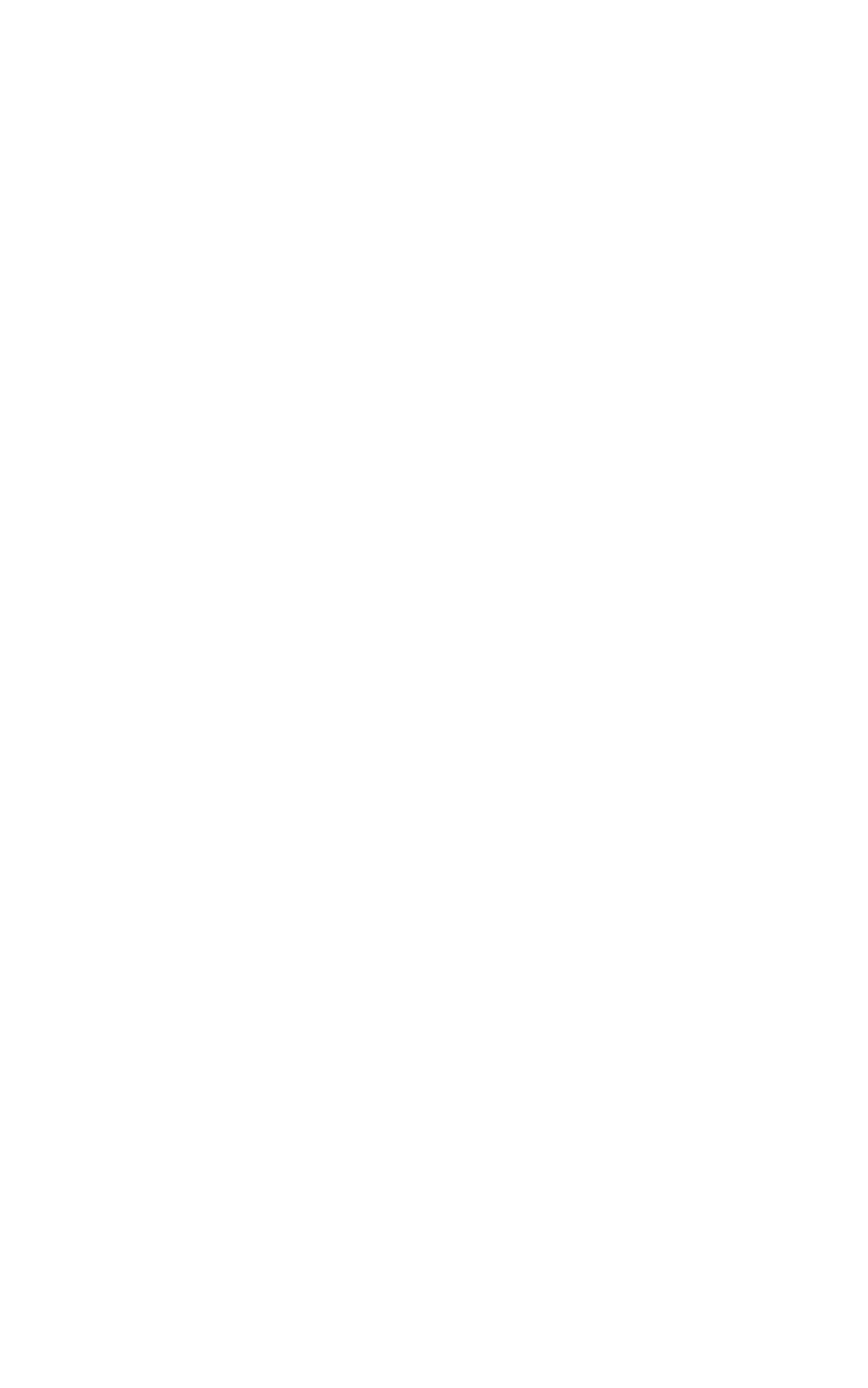#### *The Daughters of Zelophehad:*

Mahlah Noah Hoglah Milcah Tirzah

#### *The Tribes of Israel from Numbers 26:*

Reuben Simeon Gad Judah Issachar Zebulun Manasseh, firstborn of Joseph Ephraim, son of Joseph Benjamin Dan Asher Naphtali Levi, no inheritance of land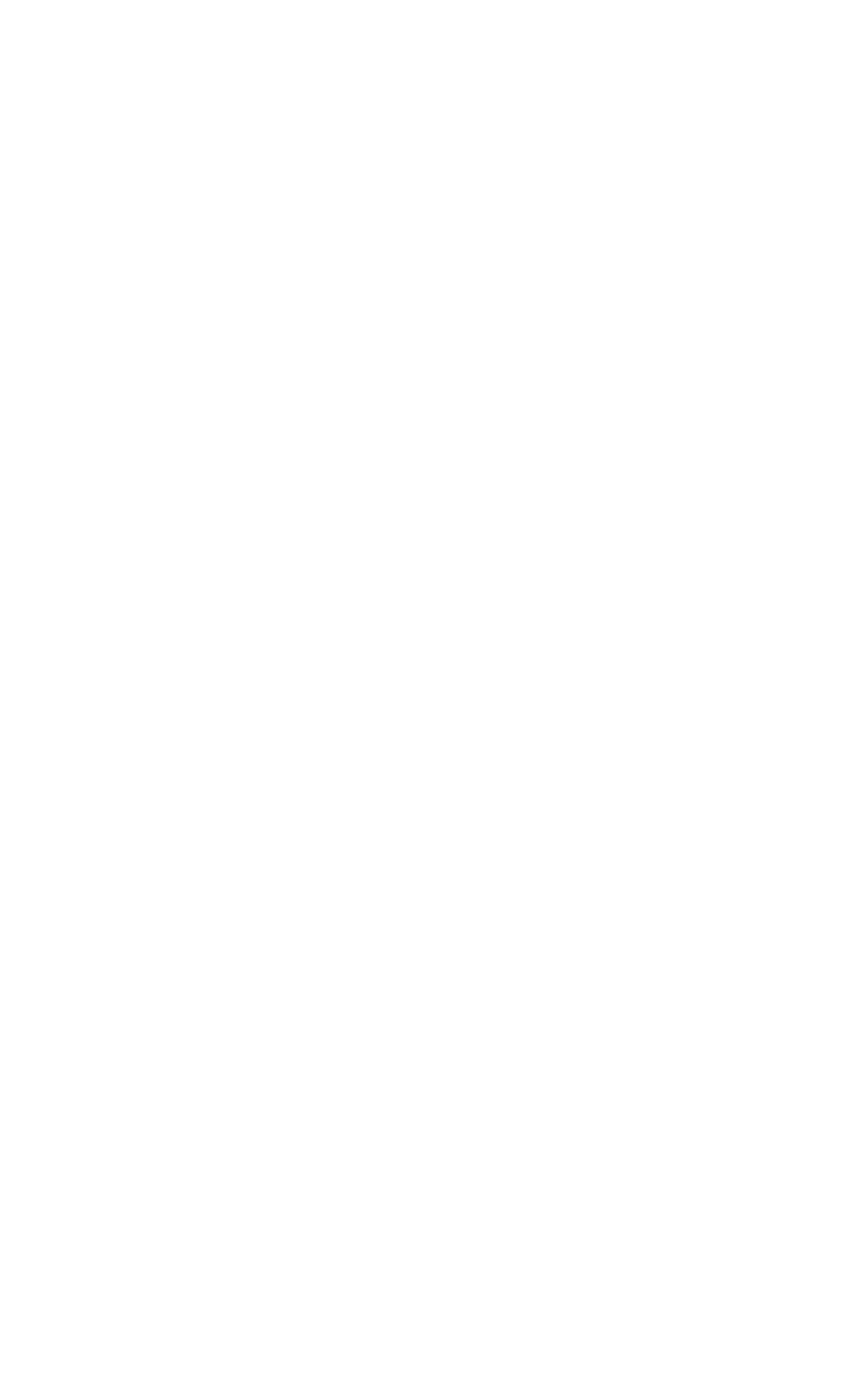## **1**

*Every good and perfect gift is from above, coming down from the Father of the heavenly lights, who does not change like shifting shadows. ~ James 1:17*

The camp at Gilgal In the Promised Land of Canaan Near the fortress of Jericho

Noah *bat* Zelophehad tugged her donkey farther from the ram skin tents of her tribe of Manasseh and farther from the stone fortress of Jericho. In the distance, the walls of the Canaanite city rose up, up, up, above the lush plain. How would the army of Israel lay siege to a barricaded city? No one had gone in or come out of Jericho for several Sabbaths. If any of her tribesmen dared to draw near the gates, they would be struck with arrows and rock. Boiling oil awaited warriors who neared the city of the false moon god.

The sooner Jericho fell, the sooner she and her sisters would inherit their father's land. Land where she could watch over her herds and flocks without the oversight of her kinsmen.

Noah squinted in the midday sun. From the hill outside of camp, priests carried the gold-covered Ark of her God, the God of Abraham, Isaac, and Jacob. The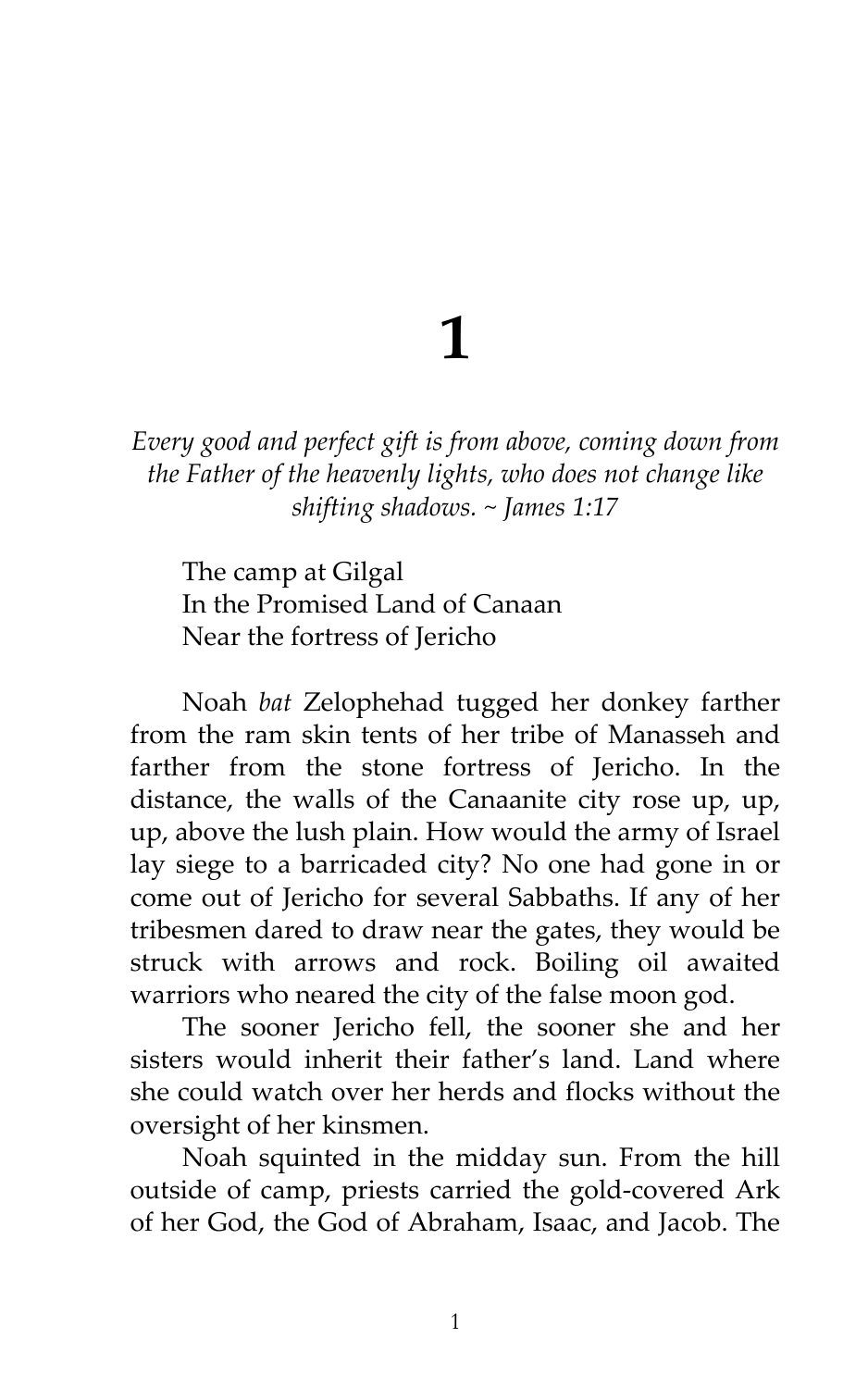glistening seat of her God was hemmed in by warriors from the tribes of Israel. Was this their seventh trip around the pagan city? Seven. God had promised their leader Joshua a victory in battle after the seventh lap on the seventh day. *Adonai* honored all His promises. When this city of idols fell, all the people in Canaan would know her God was the One True God. And her God had bestowed a portion of this land on the daughters of Zelophehad. Five orphaned sisters who dared to ask for a forbidden inheritance.

A long, eerie howl echoed from the priests' ram horn trumpets. The hum vibrated across her skin like a shiver. Soon, with one long blast, that battle horn would call her people to war.

Did the Canaanites not realize it was futile to battle a living God? Surely, the watchmen stationed on Jericho's wall had seen her God separate the waters of the River Jordan. Her people had walked across a flooded river on dry ground. Shouldn't the Canaanites have believed in a blink? They must be blind to miracles. Or they were fools.

She stroked her donkey's damp neck. 'At least our fighting men have plenty to drink thanks to your strong back. Now it is time to satisfy your thirst.' She led the donkey up a slight incline. Her arms burned from filling waterskins since before dawn.

*Nooooaaaah.* A young goat trotted in her direction. The kid butted her leg with his nubby horns.

'I have no milk for you. Where is your mother?' She gently guided the kid toward the herds of resting livestock.' Sheep, goats, and cattle slept in small clusters, forming mounds on the landscape for as far as she could see.

'You are wasting your time with that one.' Enid, a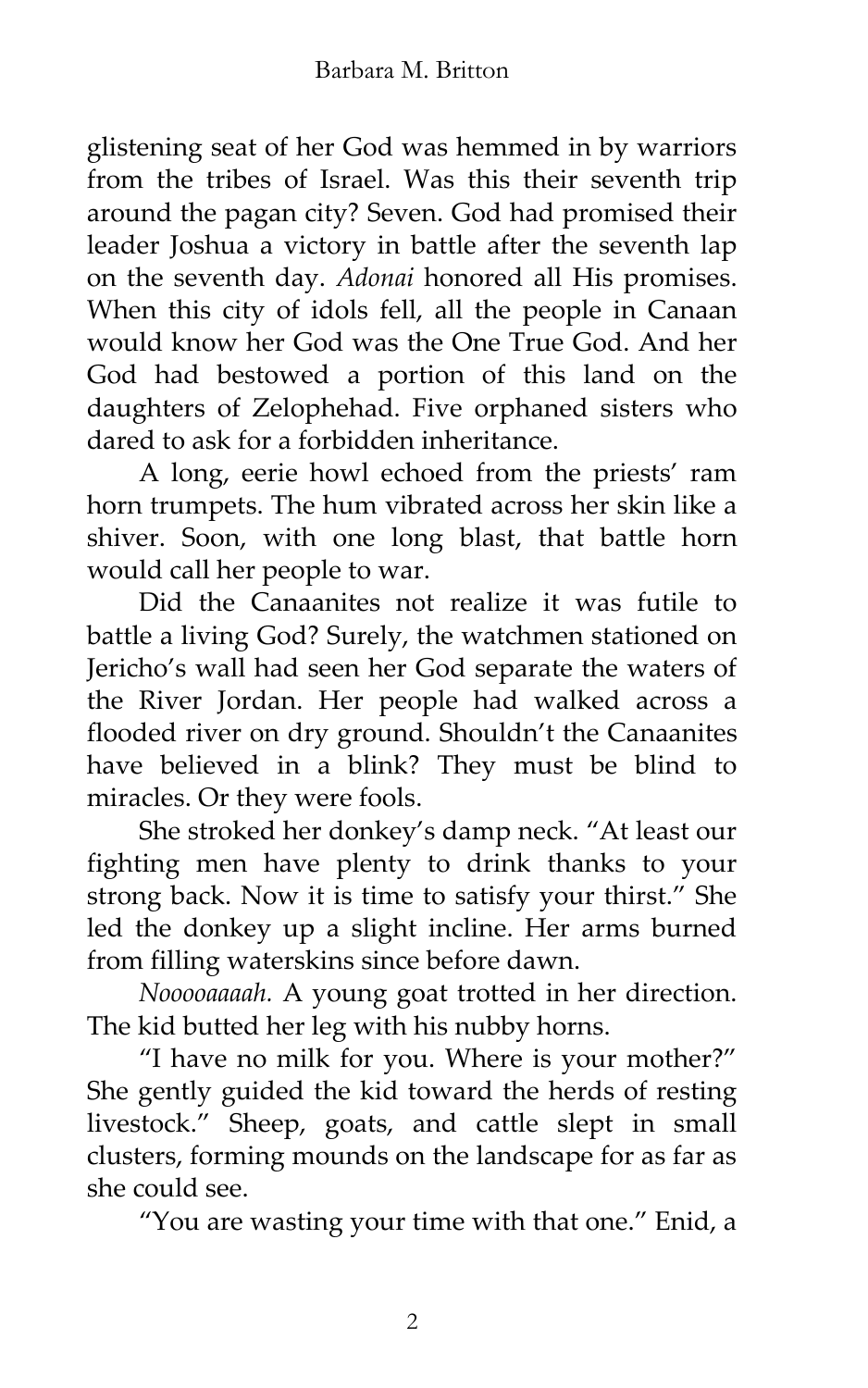young shepherd boy, rose from the shade of a tall oak. 'That goat has bothered me all day.'

'Did he nurse?' She scanned the scattered livestock for the pesky goat's mother.

'Yes.' Enid motioned toward a boulder. 'His mother rests behind the rock"

'*Tovah.* Good. He is an unblemished firstborn.' She rubbed the kid's head with her free hand. 'Where is Jeremiah?'

Enid cocked his head toward the north. 'With the breeding camel. She is laboring'

Heat surged through her body. 'We have waited over a year for this birth.'

'Go.' He indicated the walled city and took hold of the donkey's lead. 'I'd rather watch God punish Jericho than gaze upon a bloody calf.'

Turning, she noticed the last of the rear guard rounding the east end of Jericho. *Oooh Ahhh.* Another ram's horn blast announced the progression of the fighting men of Israel. Her people were gathered at the edge of camp, nearest the city, waiting to shout when the army completed their final trip. Her sisters' screams would represent the family of Zelophehad well.

*Nooooaaaah.* The persistent kid butted her ankle once more.

'Your mother has food for you, not I.'

Urging the young goat toward the boulder where its mother rested, she backed away slowly, and then sprinted to where the camels bedded. Her whip bumped against her hip.

In the cool shade of an acacia tree, a camel lay on its side, ankles bound, lest the animal assault Jeremiah with her hooves. Other camels foraged for grass as if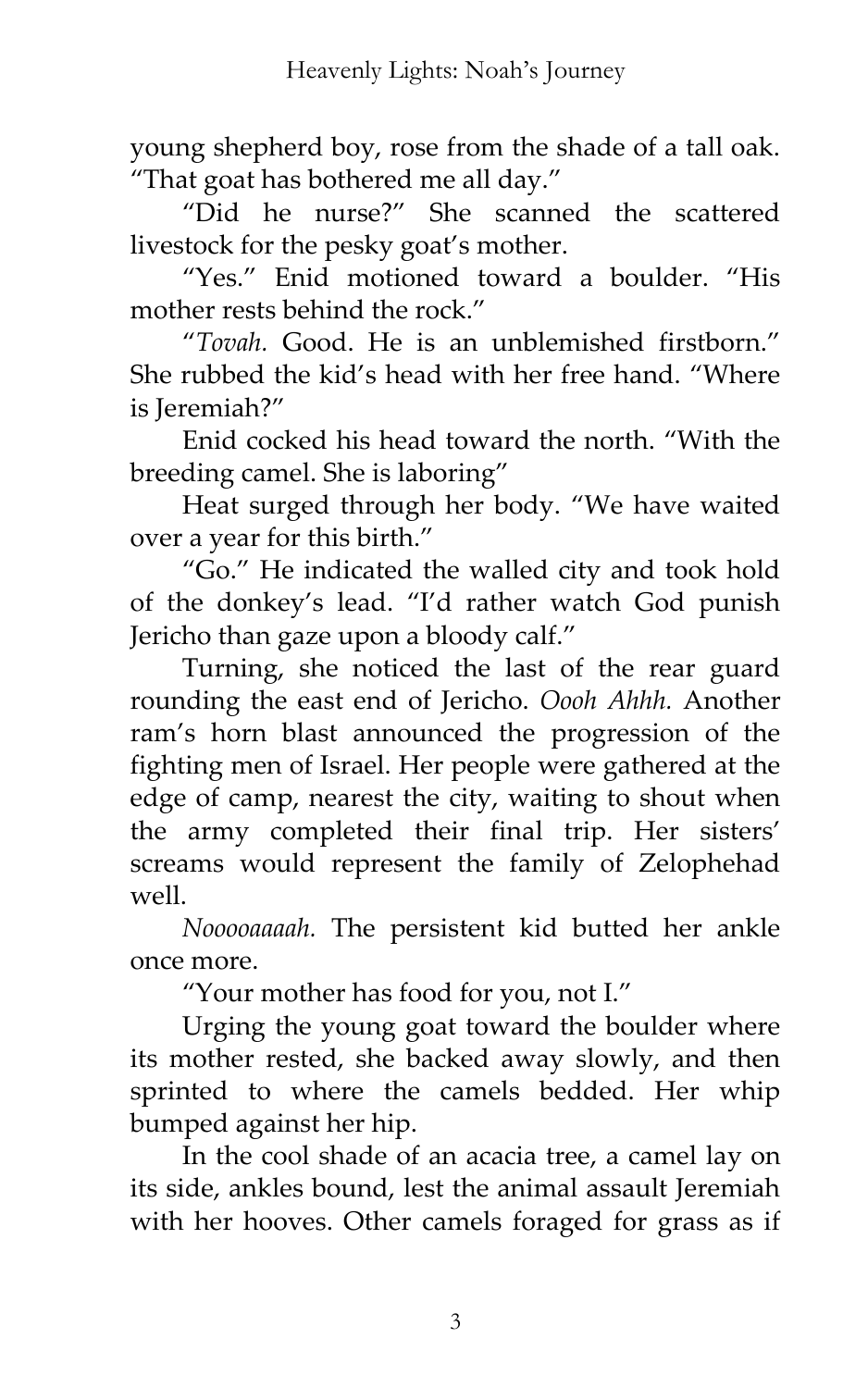this were any other day. If they only knew that after this birth, they would witness the annihilation of a fortress.

Jeremiah knelt under the shade-giving branches, hunched near the rump of the camel. The mother's grunts and head rears did not distract him from his duty. He would hear neither Noah's calls, the slap of her sandals, nor the trumpet wail. The shrieks of the Canaanites and their judgment would be but a breeze upon his cheek. Perhaps today was not a bad day to be deaf and mute.

As she drew closer, a waft of blood and urine filled her nostrils. Her eyes watered. The air smelled like a slaughter.

She waved her arms to gain her fellow shepherd's attention.

He glanced at her, but in his eyes, the usual glisten of light brown sparks had disappeared.

On the ground, the calf's front legs and head were visible. Hazy, white film covered the babe. The mother craned her neck and snorted. Her calf's head jostled forward but did not shift farther out of the womb. Was the calf stuck?

Kneeling by her fellow shepherd, Noah brushed the thin shield of skin from the babe's nose. The wet sheet clung to her hand. She stretched out her arms and motioned a pull. Her thumb indicated she would be the one to finish the birth. Surely, Jeremiah could see her arms were slighter than a man's and would easily slip into the womb. Would he accept her help or be stubborn?

Jeremiah's brow furrowed, his arms wrapped tight around the babe. He hesitated and tugged once more. Huffing, he released his hold and nodded toward the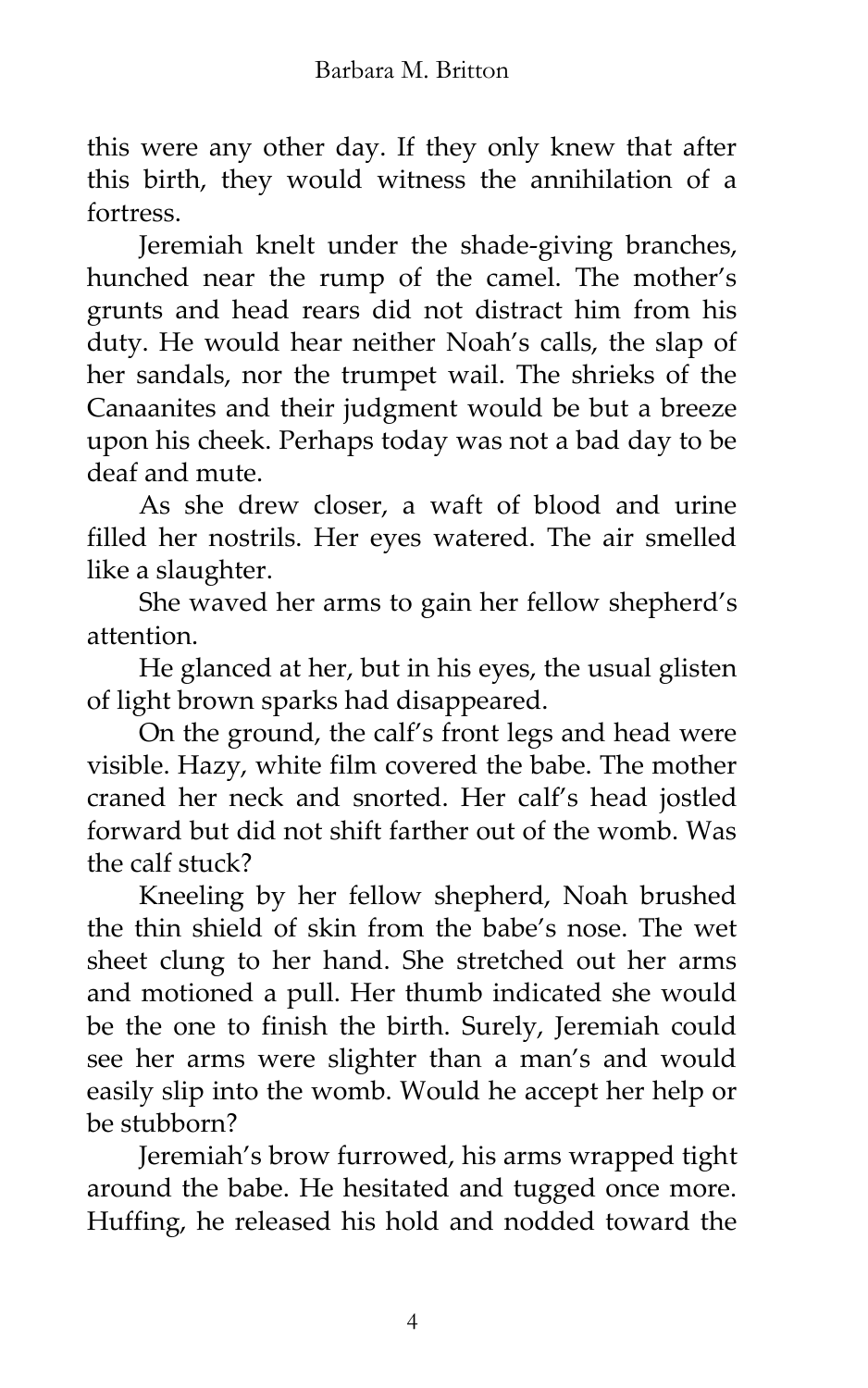camel.

She grabbed the castoff birthing and rubbed it on her arms. Her stomach wretched at the feel and stench of the fluid. The sun's heat did not help the odor either. The sour taste of grain sizzled on her tongue, tightening her jaw.

Staring at her, the babe's brownish-black eyes beheld her as if she were its only hope.

'God is the giver of life. Not me.' She brushed the soaked calf's head with her fingers and slipped her hands in the camel's womb. The mother attempted to kick. She mouthed a short prayer. 'It will be over soon,' she said to the anxious camel. Hopefully, she spoke the truth.

Slickened fur warmed her fingers as she slid her hand down the bone of the babe's back legs. A tiny hoof had burst through the birthing skin. The bend of one knee had wedged against womb and bone. As if peeling a lemon, she released the leg from the thick rind of its mother's muscle. Praise be, the womb had not ruptured.

The mother bucked its head. Jeremiah lunged and comforted his beast.

With a gentle pull, the calf sprung free and slid over Noah's knees, soiling her robe. She would need a good soak in the river to clean her garment. She removed her arms from the womb and helped Jeremiah clean the whitish sack off the calf's body. He whisked the babe to a waiting bed of straw.

New life had been birthed into the herds of the clan of Hepher. She struggled to her feet.

A gush of water and blood drained from the camel and flooded Noah's sandals. Warmth seeped around her toes.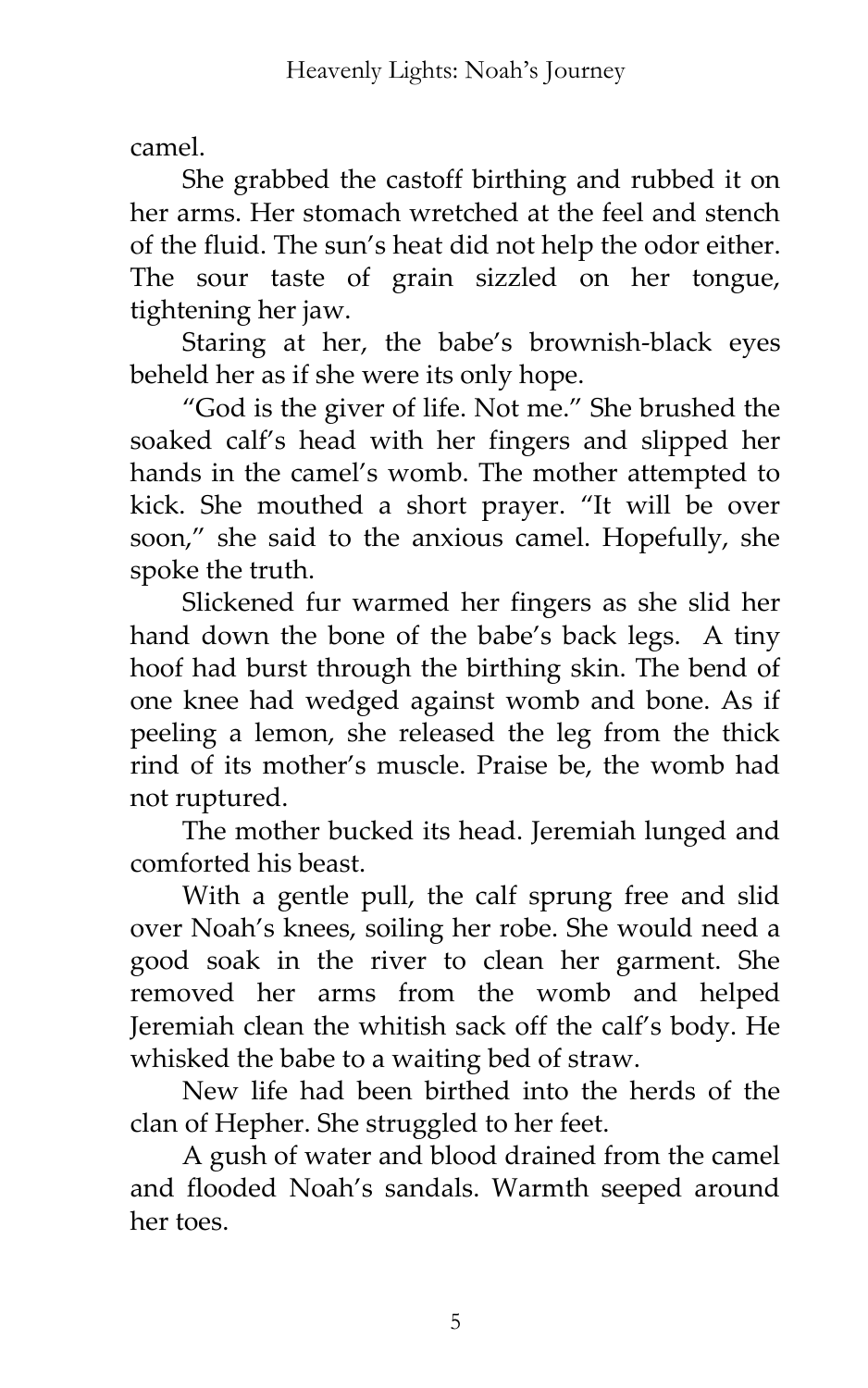Truly a dip in the Jordan awaited.

'Sorry about my arms.' She patted the mother's rump.

Taking a small knife from her belt, she cut the mother's bindings and hopped away from the hooves. The mother stumbled to her feet and plodded after her newborn.

Sweat trickled down the side of Noah's face. She glanced at her soiled hands. Where was the washing jar? Next to the oak. She hurried to clean herself.

A long trumpet howl blasted from the direction of camp and from the direction of Jericho. Before the horn hum ended, an ear-splitting shout rose from her people in obedience to God's instructions.

Beneath her sandals, the ground quaked. The stone wall of Jericho, solid and forbidding, collapsed in a cloud of white dust.

Her knees trembled. The God of Abraham, Isaac, and Jacob was here fighting for her people—His people—as He had promised.

'Praise Go—' Her heartbeat filled her throat.

A second plume of dust drifted toward her, covering the landscape in a haze. The dirt storm traveled to greet her and Jeremiah and the newborn camel. This plume was not from crumbled stone. Herds stampeded from the direction of the fallen fortress, eyes bulging, nostrils flared. Shouting a warning would be useless for Jeremiah. His ears could not hear her words.

Spooked hooves charged closer.

Her skin tingled as if the dust were fiery embers.

She needed cover. In the open fields, there was no escape from a stampede of crazed animals.

*Nooooaaaah.*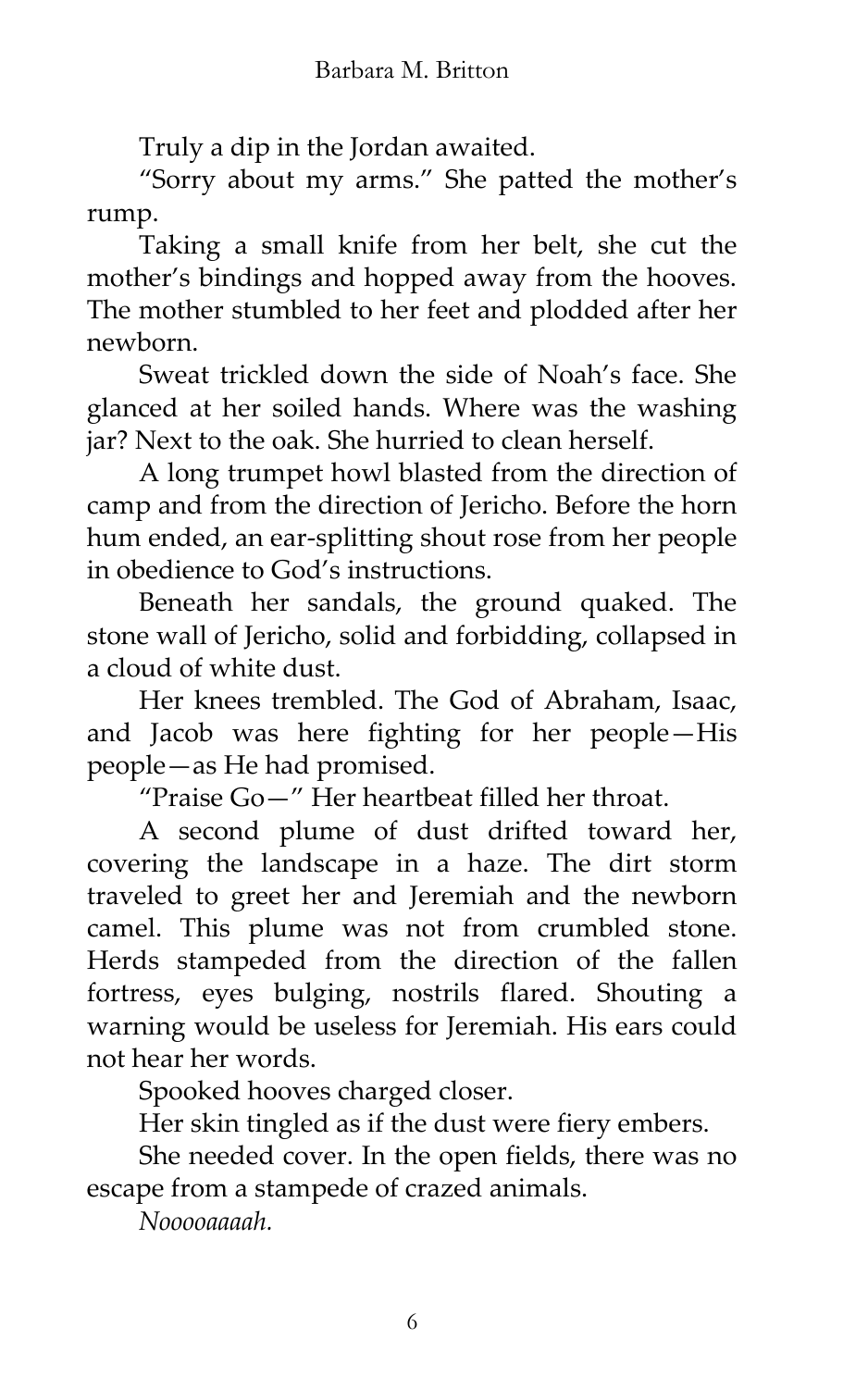### **2**

Jeremiah *ben* Abishua scrubbed a hand over the tiny camel's head as its hooves rustled a bed of straw. He wished to comfort the newborn with a voice he did not have. *Why Adonai? Why have you caged my speech like a fang-toothed panther? Do I not understand most of what is spoken from the lips of others? My mind is able even if my ears are worthless save to itch in the rain.*

He glanced through the branches of the acacia tree and blinked at the sunlight. *You know my heart, Lord. Uncage me if for a day. Is it a sin to desire to be worthy in the eyes of men? In the eyes of one woman? Can't I do something noble to bring honor to my father's name besides birth a camel?* His brow furrowed. Even Noah had helped with that.

The stone barricade around Jericho loomed far from the fields. His brothers marched somewhere in the mass of men waiting to attack the city and bestow God's wrath. Warriors younger than he were allowed to fight the Canaanites while his own strength was ignored. God had promised a victory, so why couldn't he bring honor to his family in battle? His older brothers had grown wise and muscular over the years as he, too, filled his height with muscle. Yet, while now they would never challenge him to wrestle, they still treated him like a weak, unweaned child.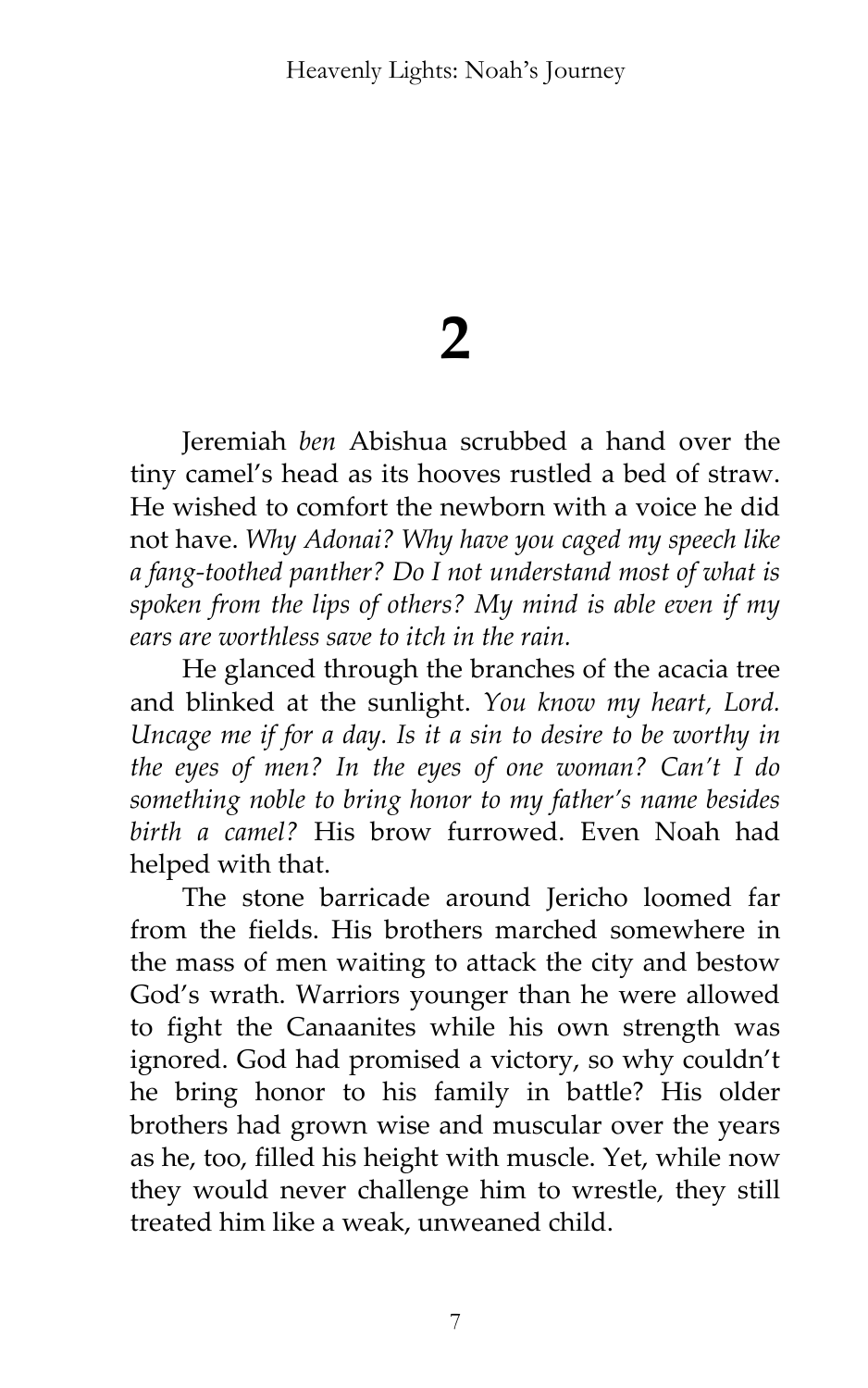The babe's mouth opened as its mother licked its head. The odor of straw and wet fur filled the air under the acacia tree. He should reassure the mother camel and keep her calm, but he had no words to speak. Why couldn't he shout, 'Blessed are we that Noah has thin arms.'

Noah.

His chest burst to sing her name to the heavens and to sing praises to his father, Abishua, and to her eldest sister, Mahlah. Was he even worthy to ask for a betrothal? Would children from his loins be as silent as he? He scrubbed a hand through his hair. Could he bear to pass on such a burden?

The mother camel nuzzled her babe's head. The newborn scrambled to rise from the straw. Did it need to nurse?

His sandals slid as though he walked on pebbles. Had he been in the heat too long? No, he'd birthed the calf in the shade. The earth was moving under his leather soles.

Jericho? The wall.

He turned to see if the city still stood. A storm of dust covered where the fortress wall had loomed. The haze clouded the air near the outskirts of camp. Had the wind surged? His mouth gaped and filled with grit.

Livestock charged the tree line.

He grabbed the newborn camel and set it behind the tree trunk. The mother followed without a slap.

Picking up his wooden shepherd's staff, he lunged and whipped the long piece of wood in front of his position. *Whoosh*. *Whack*. His father's camels would not be trampled. Nor would he. *Whack*. With all his commotion, animals scattered. He would retrieve them later with—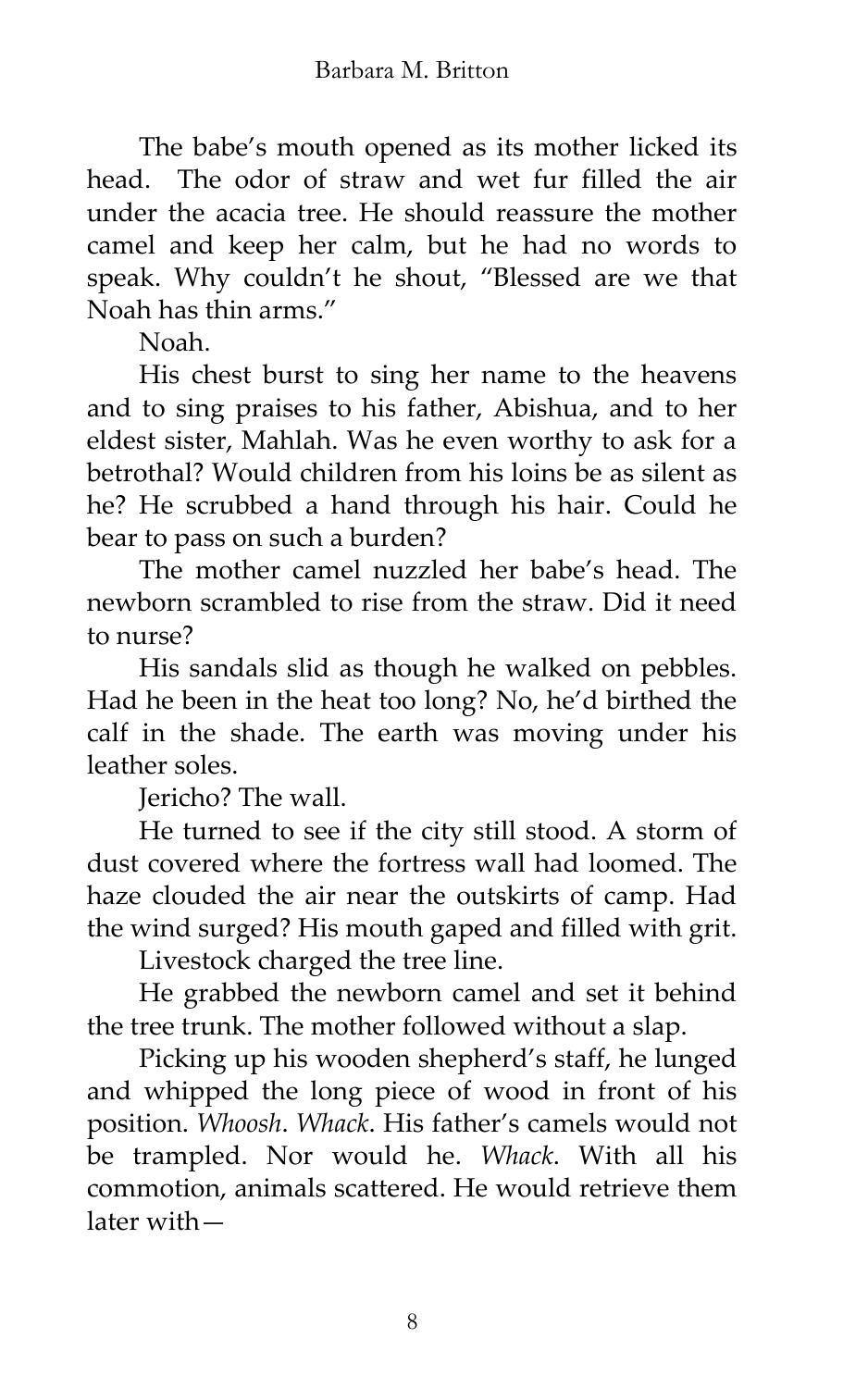Noah! He glimpsed her in the flatlands near the large rock.

Inside his head, he imagined her lively, smiling face. His lips parted, but he could not call to warn his shepherdess. He didn't even know the sounds to make.

*Whack*! One arm flapping like a startled crow, the other wielding his narrow-hooked staff, he raced into the chaos. The pound of his heart reverberated in his dead ears. If only the pounding inside his chest was loud enough to scare the closest beast.

Pushing frightened sheep out of his way, he coughed as dust filled his nostrils. He spat dirt from his mouth and hastened onward. He had to save the woman who made life worth living.

He had to save Noah.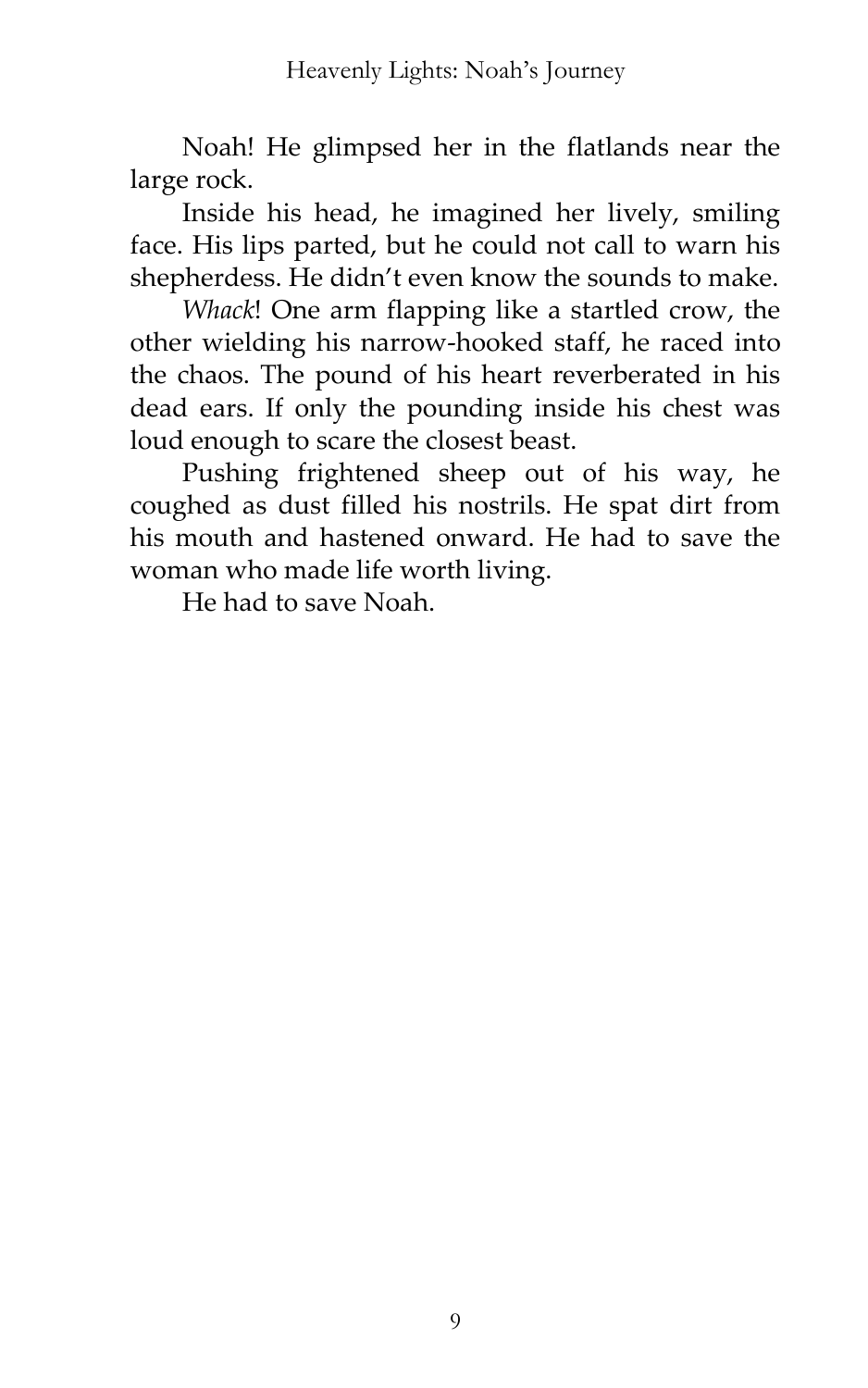### **3**

Noah's ears thrummed with the thunder of hoof falls. Dusty air strangled her words. *Cover.* She must find a fortress of her own so as not to get trampled. Sheep and cows galloped in a mass of panic, eyes bulging as if possessed. Their jaws hung open, emitting clipped cries.

She yanked her whip from her belt and let it hang from her fingertips. The boy, Enid, stood like a sculpted idol near the boulder. Why wasn't he diving behind the rock?

Jeremiah rushed toward the stampede. He lashed his carved staff, diverting the rush of livestock from the camels.

He would never reach her, or Enid, with all the chaos. With his strength, he could fend off stragglers heading toward the acacia grove, but he could not stop a crazed herd.

'Enid,' she shouted, dust settling on her lips. 'The rock.'

The boy did not flinch.

*Nooooaaaah.* 

Her kid's bleat was but a whisper in the beat of hooves. He, too, needed to shift behind the boulder and closer to his mother stationed behind the large stone.